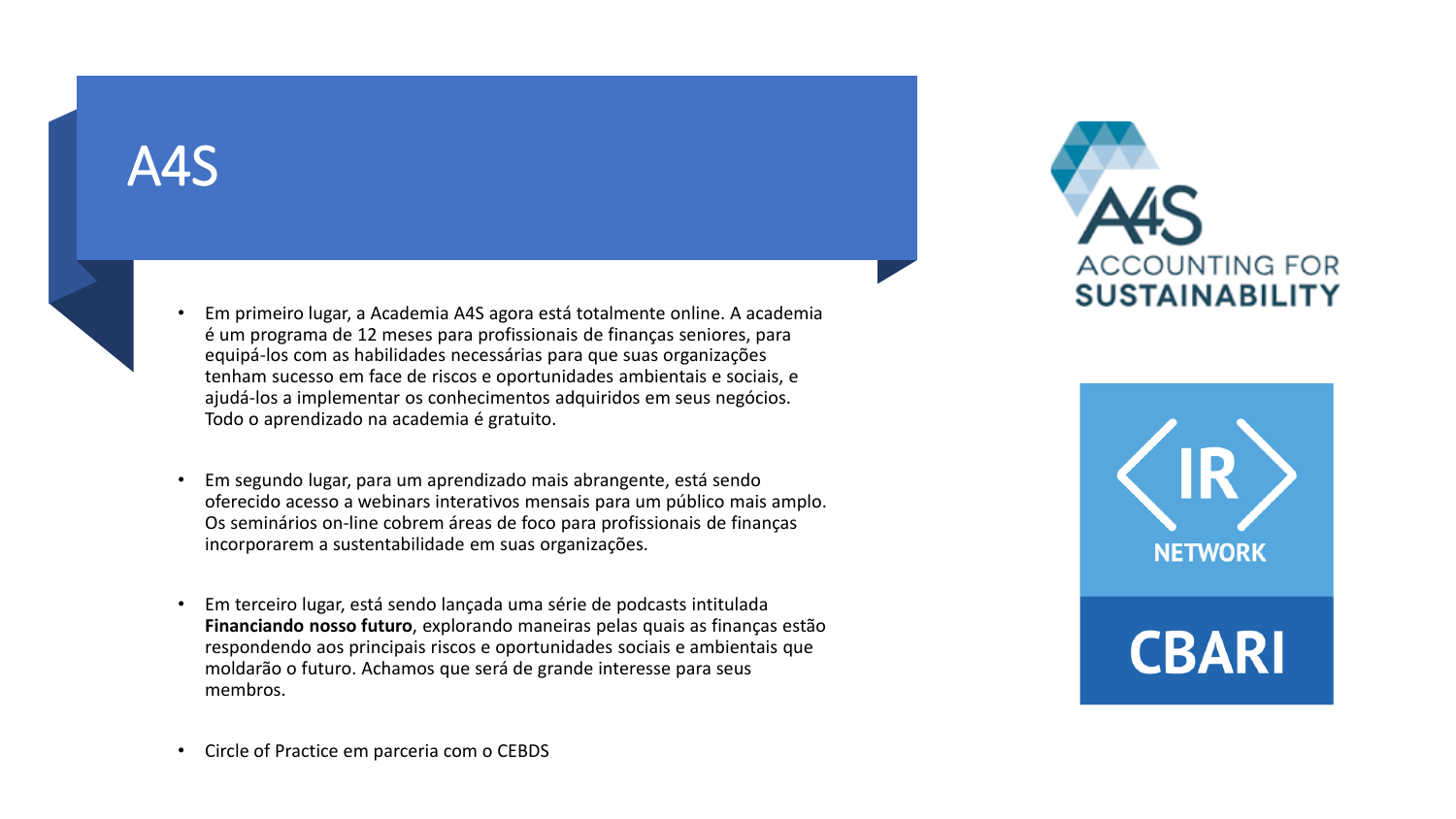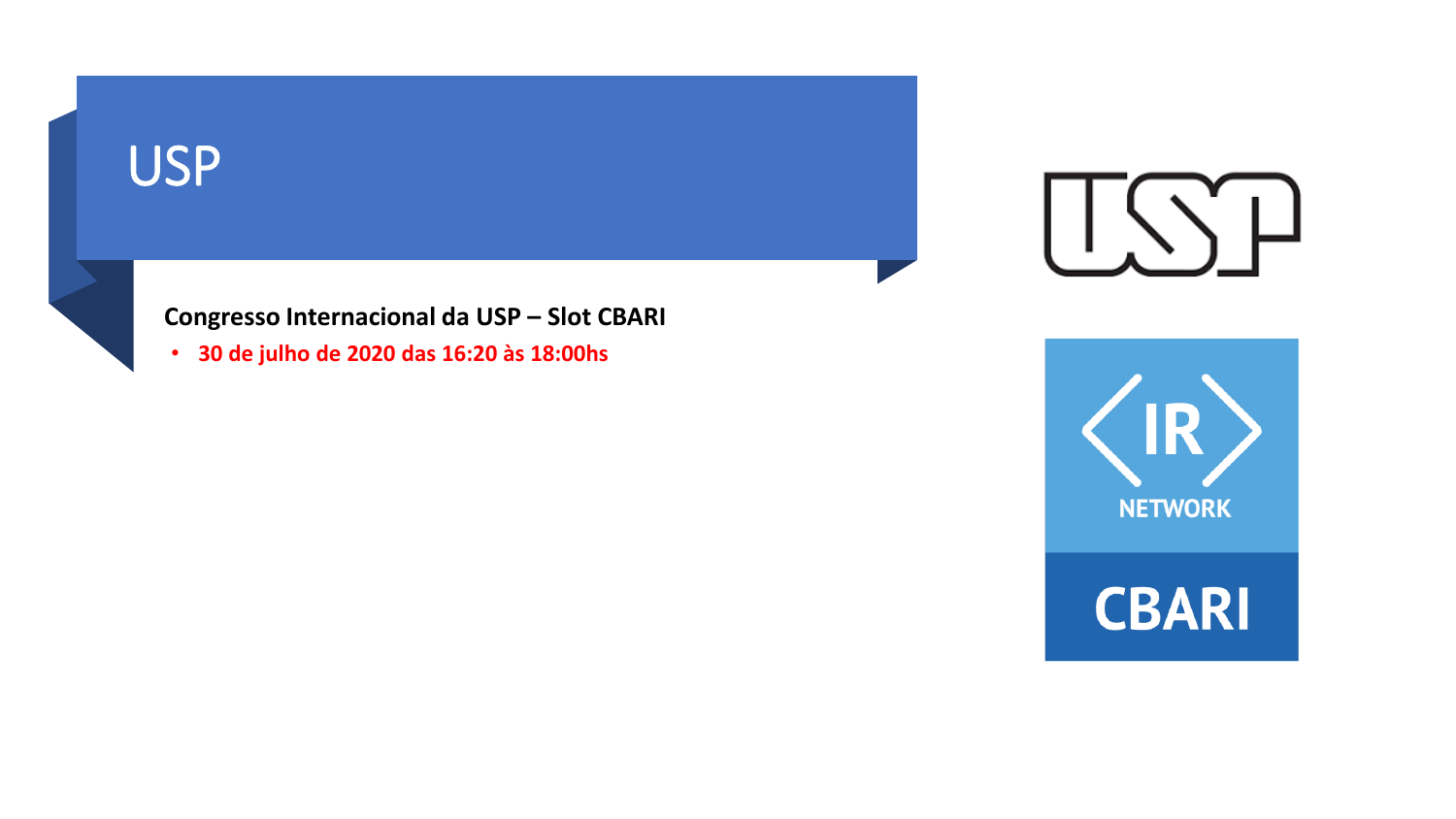# 10 years of Integrated Reporting



### **Round table Revisão do Framework**

• **22 de julho de 2020 das 10:00 às 12:30hs**

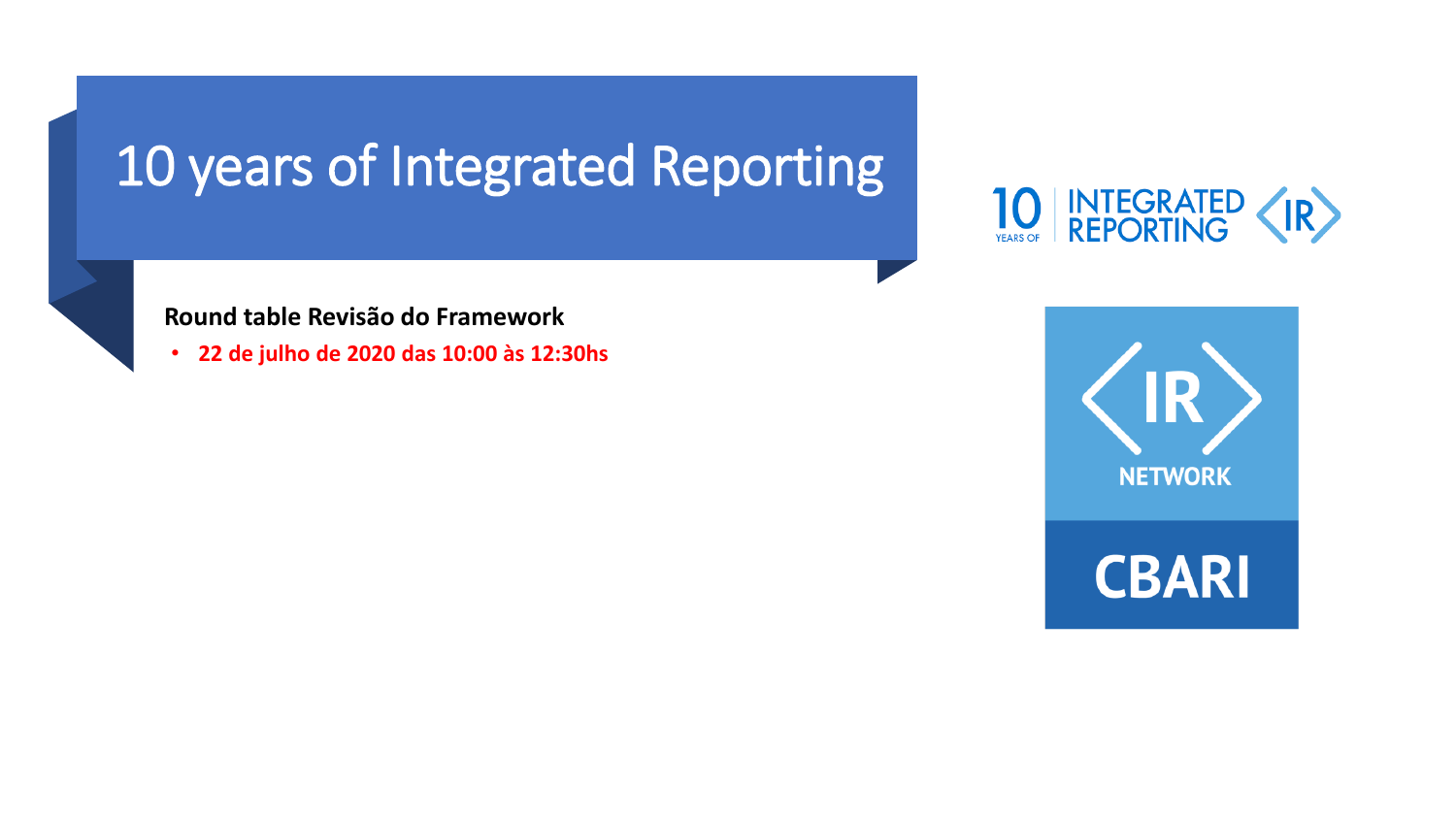# ACCA



### **The Importance of Corporate Governance**

• **https://www.linkedin.com/posts/jimmygreer\_sustainabilitycorporategovernance-postcovid19-activity-6678232470627917824-RzC2**





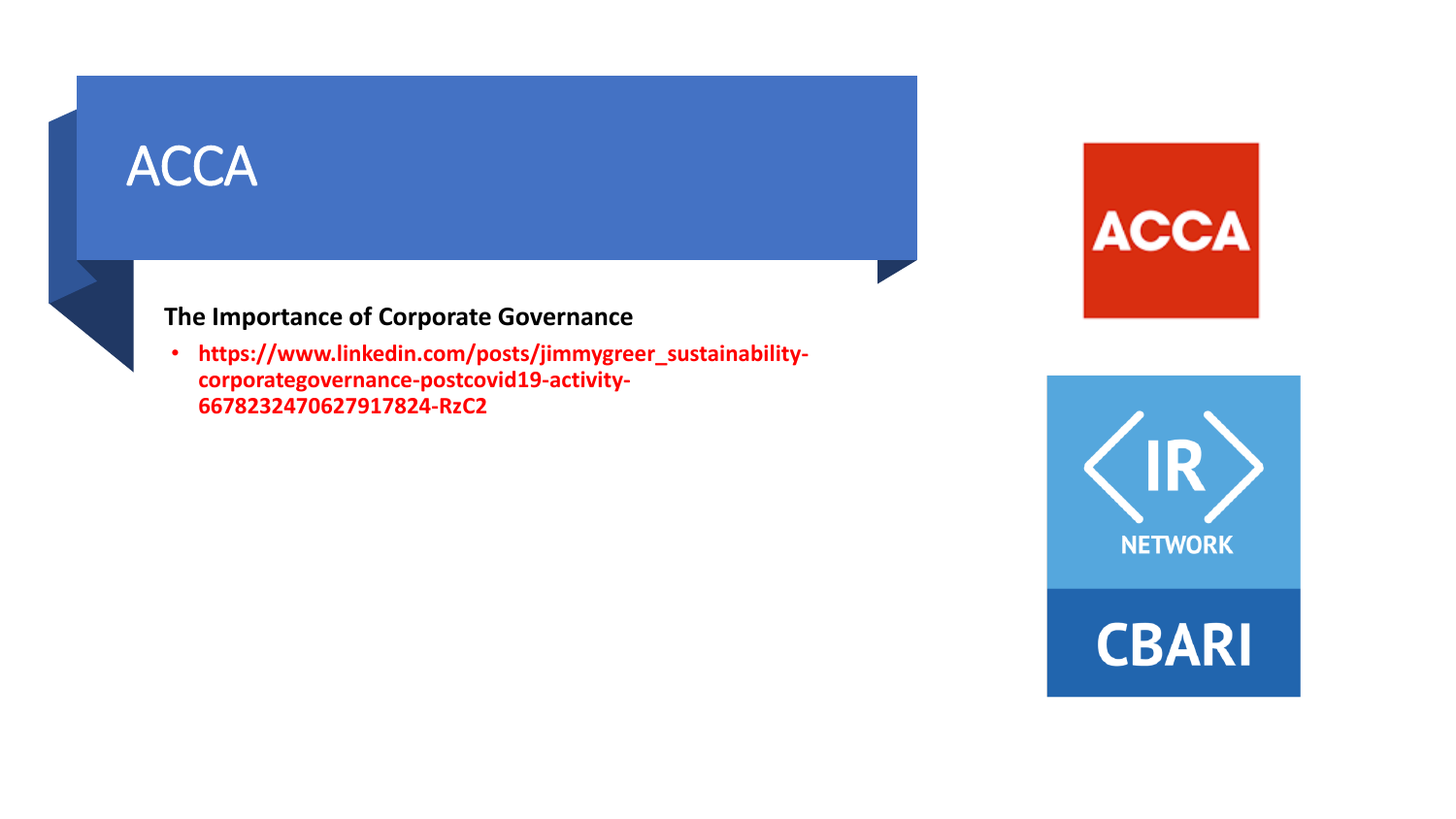### UN/UNCTAD ISAR



#### ISAR Honours 2020

UNCTAD is pleased to announce the launch of ISAR Honours 2020. As its previous edition in 2018 and 2019, "ISAR Honours" aims to raise awareness and facilitate dissemination of national and international best practices on sustainability and SDG reporting. In particular it supports the public and private sector efforts on enhancing the quality and comparability of companies' reporting on their contribution to the 2030 Agenda for Sustainable Development, and its usefulness for monitoring the implementation of the Sustainable Development Goals (SDGs). It recognizes policy, institutional or capacity-building initiatives, publicly available at the international or national level that encourage and assist enterprises to publish data on their contribution to the SDG implementation; and assist Governments in collecting such data for the SDG monitoring needs.

We encourage you to submit your initiative in the area of sustainability and SDG reporting by companies which meets the ISAR Honours criteria. We also would be grateful if you could disseminate this information as widely as possible to potentially interested and eligible candidates to broaden the range of stakeholders who could contribute to and benefit from raising awareness of good practices of enterprise reporting on sustainability issues. To learn more about the ISAR Honours, please click here.

Nominations for the ISAR Honours should be submitted by no later than 30 June 2020. In order to apply for a nomination, please consult additional details on the process.

The final results of the ISAR Honours will be unveiled at the ISAR event during the World Investment Forum 2020 which will take place on 6-10 December 2020 in Abu Dhabi.



# **NETWORK**

# **CBARI**